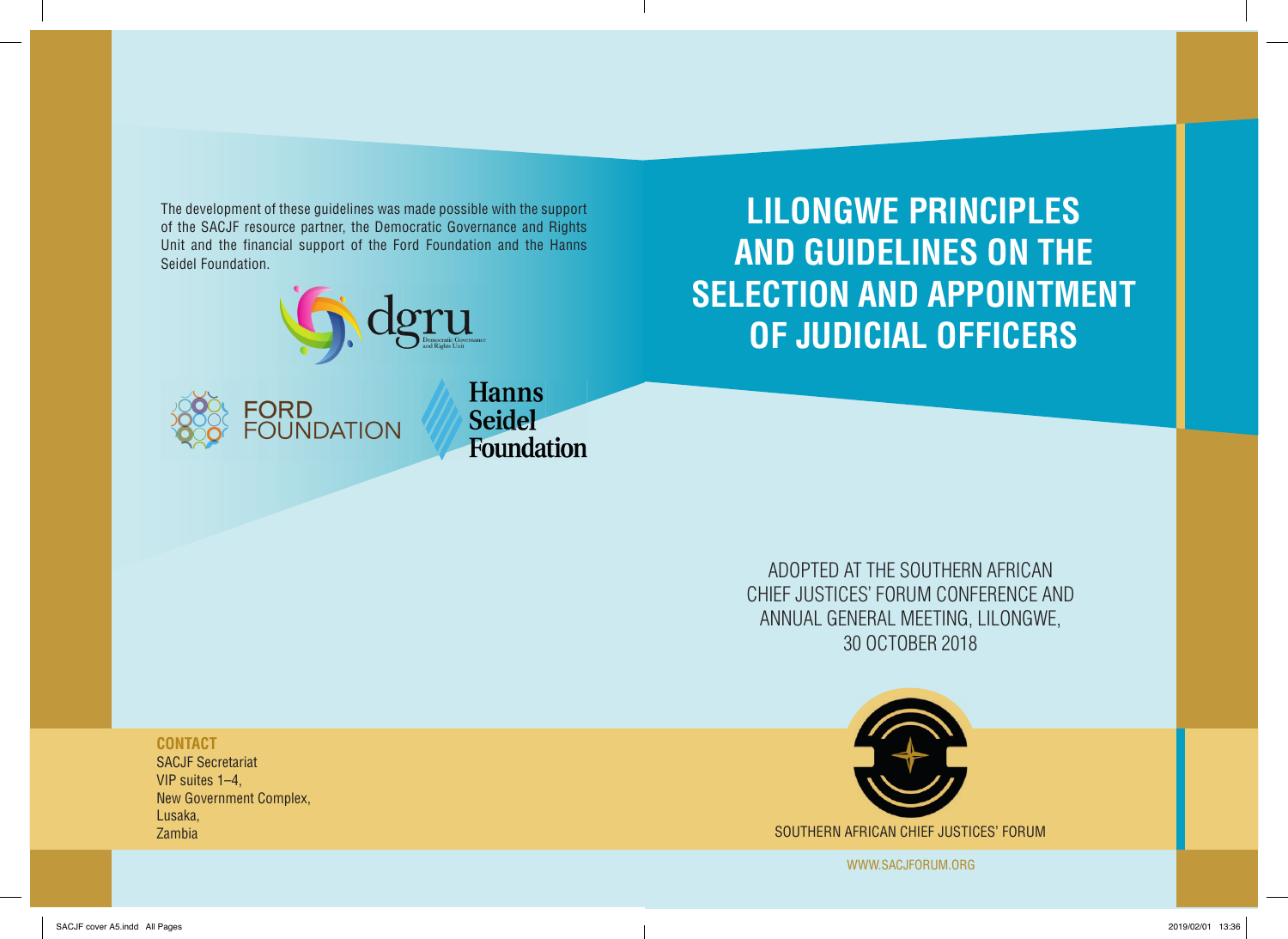# CONTENTS CONTENTS

# *Lilongwe Principles and Guidelines on the Selection and Appointment of Judicial Officers*

| 1. |                                                            |  |
|----|------------------------------------------------------------|--|
| 2. | Underlying Principles for the Selection and Appointment of |  |
| 3. | Guidelines for the Selection and Appointment of Judicial   |  |
|    |                                                            |  |
|    |                                                            |  |
|    |                                                            |  |
|    |                                                            |  |
|    |                                                            |  |
|    |                                                            |  |
|    |                                                            |  |
|    |                                                            |  |
|    |                                                            |  |
|    |                                                            |  |

#### *Background note on the Principles and Guidelines on the Selection and Appointment of Judicial Officers* . . . . . . . . . . . . . . . . 15

The development and promotion of the Principles and Guidelines is supported as one of the priority activities of the 2018-2019 workplan of the Global Judicial Integrity Network (https://www.unodc.org/ji/).



SOUTHERN AFRICAN CHIEF JUSTICES' FORUM

WWW.SACJFORUM.ORG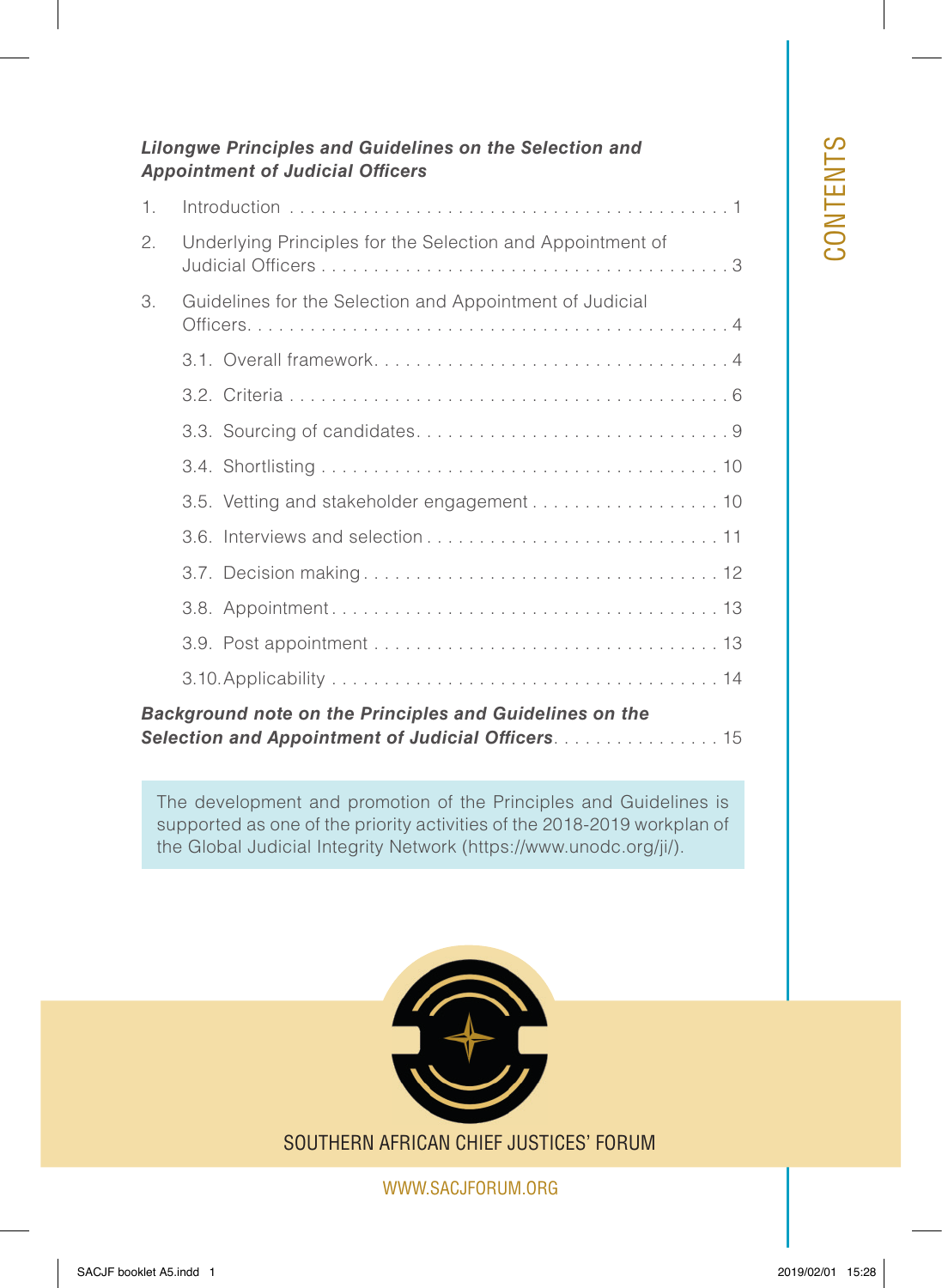$\overline{\phantom{a}}$ 

I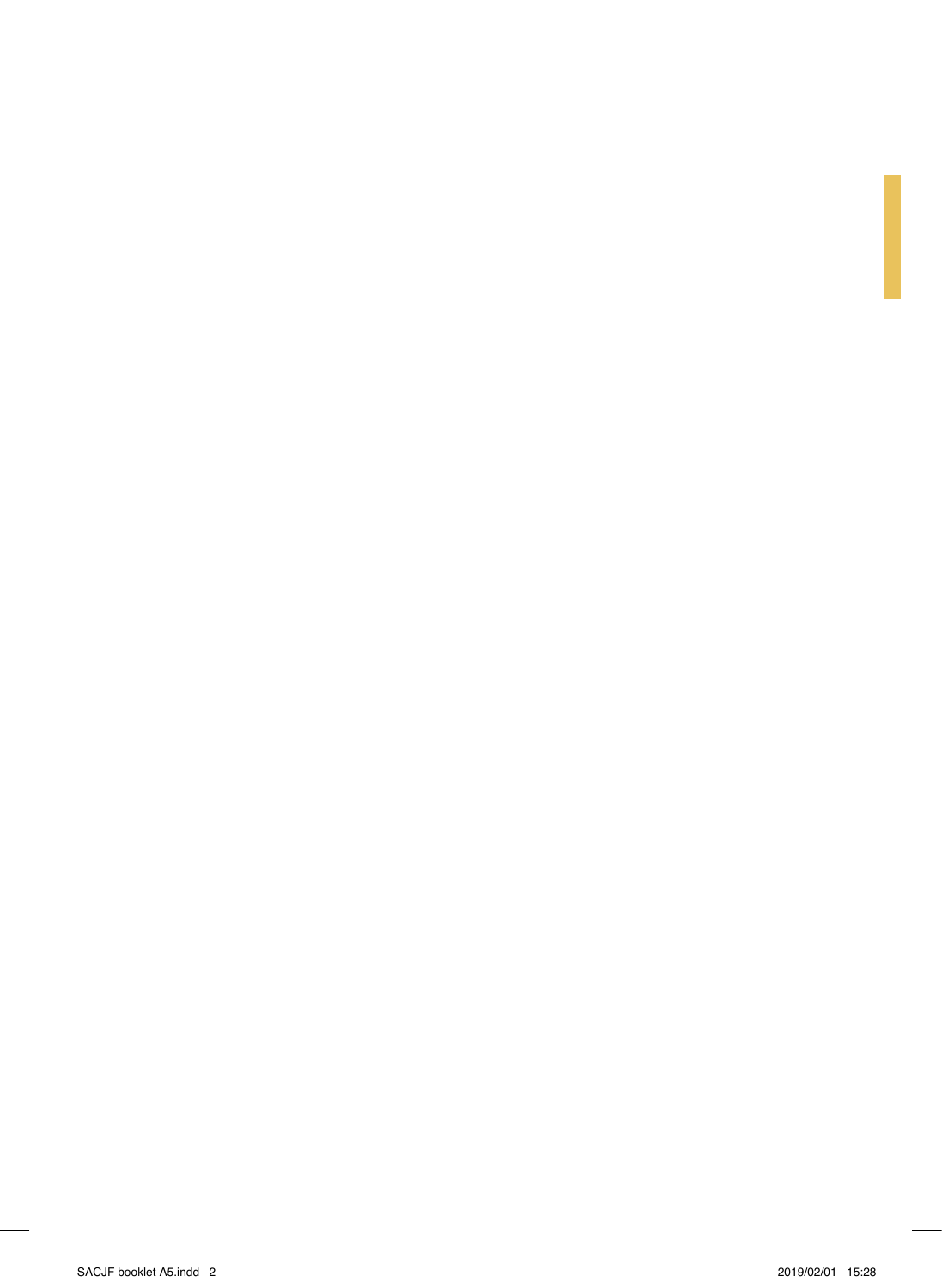# **SOUTHERN AFRICAN CHIEF JUSTICES' FORUM**

*Lilongwe Principles and Guidelines on the Selection and Appointment of Judicial Officers adopted at the Southern African Chief Justices' Forum Conference and Annual General Meeting, Lilongwe, 30 October 2018*

# **1. Introduction**

At its 2015 Annual Conference, the Southern African Chief Justices' Forum (SACJF), made a firm commitment towards improving both the institutional independence of judiciaries and the decisional independence of judges. The forum noted that one of the key processes which enhances judicial independence is the selection and appointment of judicial officers. To that end it adopted a resolution to:

Establish an ad hoc team of Judicial Service Commissions from the region to work towards developing regional principles and guidelines on selection and appointment of judges in Africa to be presented to the SACJF for discussion and adoption at its 2017 Annual Conference.

The ad hoc working group contemplated by the 2015 resolution drafted the principles and guidelines, drawing on research by the Democratic Governance and Rights Unit (DGRU) of the University of Cape Town, and also taking into account international and regional declarations and instruments relating to judicial appointments.

From its research and consultations, the working group has compiled these principles and guidelines to assist jurisdictions in the development of legislation, policy and practice on the selection and appointment of judicial officers. The overriding purpose of the guiding principles and best practices is to safeguard the independence and integrity of the judiciary.

The working group is cognisant that judicial independence is ensured through the integrity of the selection and appointment process along with security of tenure of judicial officers. This process also enhances public confidence and trust in the administration of justice.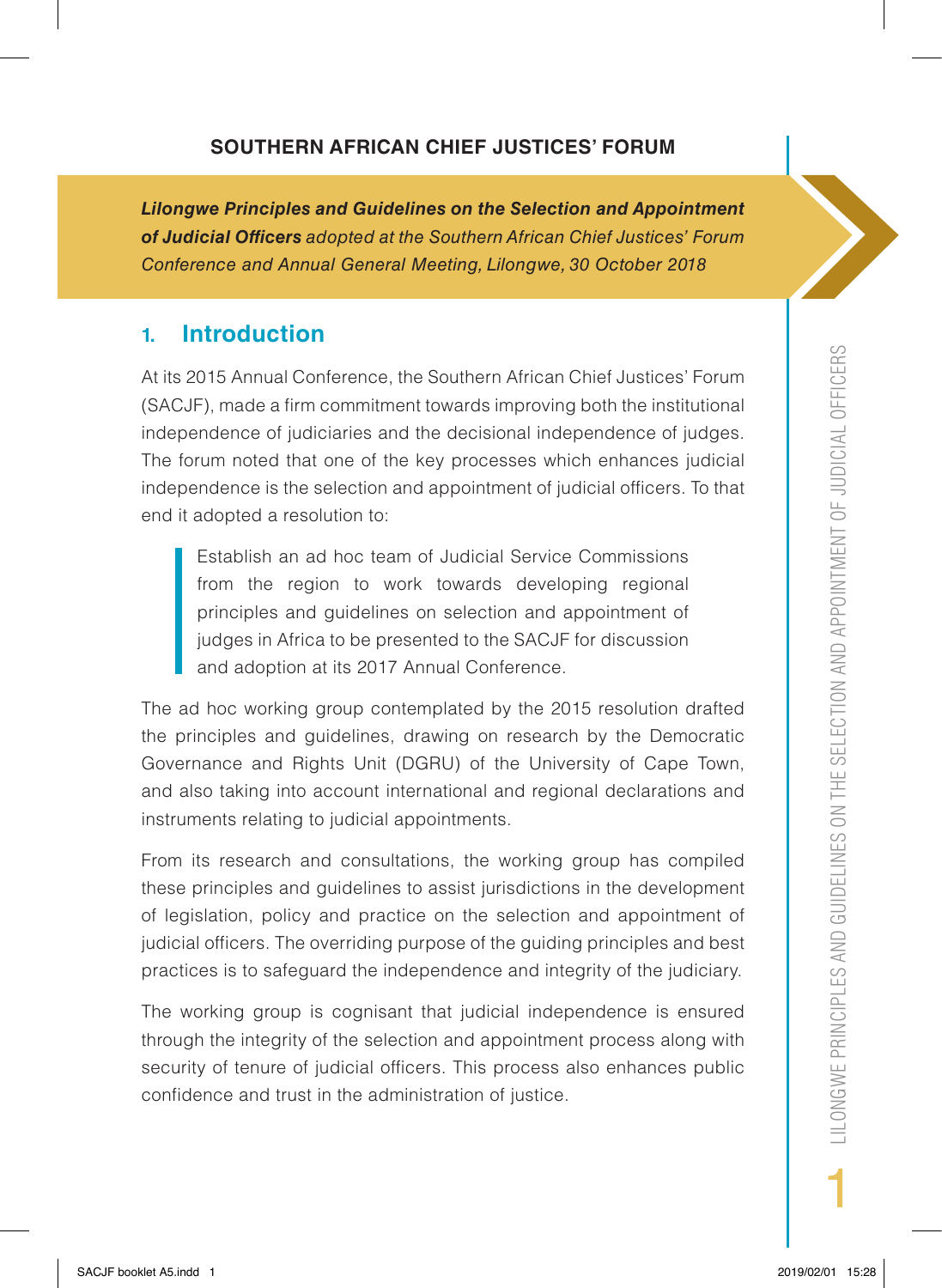For the purposes of these principles and guidelines, the following terms have been used:

- a) "selection and appointment authority" to refer to Judicial Service Commissions, Judicial Appointment Commissions, Supreme Judicial Councils, all or any bodies which may be involved in the selection and appointment of judicial officers.
- b) "selection and appointment process" (or the "process") to refer to the entire process of the recruitment of judicial officers, from the declaration of a vacancy to the final act of appointment of the judicial officer.
- c) "appointing authority" to refer to the specific body or person responsible for the appointment of judicial officers.
- d) "judicial officers" refers to all persons appointed to perform judicial functions.
- e) "appointment" refers to the formal process of appointment of a candidate.

The implementation of the principles and guidelines will take place subject to national law.

This document is structured as follows. Section 2 lists the underlying general principles which inform the specific guidelines, and may serve to provide broad guidance for all aspects of the selection and appointment process. Section 3 then sets out the specific principles and guidelines, accompanied by an explanation of both the principles and guidelines, including descriptions of best practice, based on the underlying research. The guidelines are listed under the relevant underlying principles, although some principles are applicable to multiple guidelines.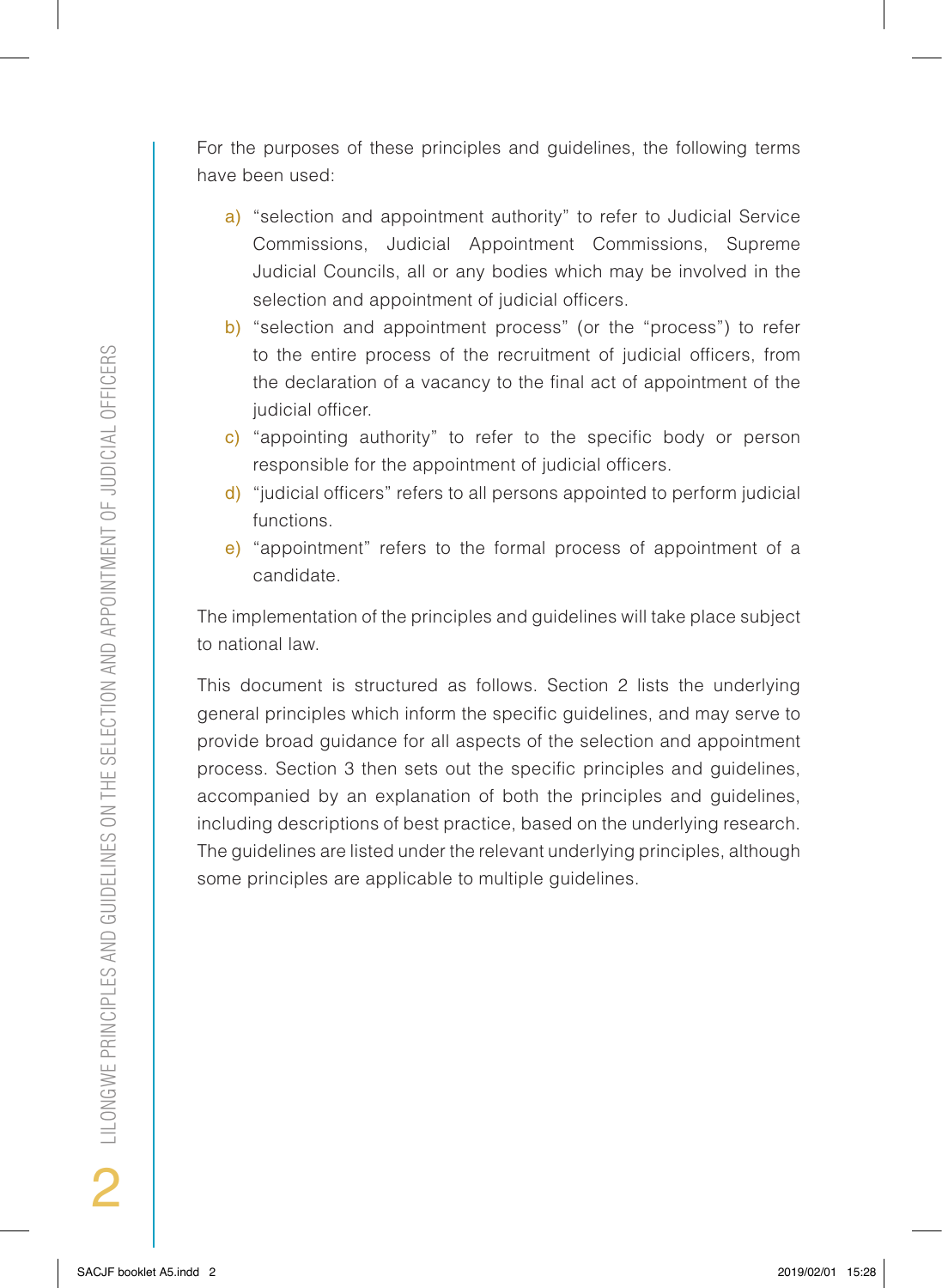# **2. Underlying Principles for the Selection and Appointment of Judicial Officers**

- i) *The principle of transparency should permeate every stage of the selection and appointment process.*
- ii) *The selection and appointment authority should be independent and impartial.*
- iii) *The process for the selection and appointment of judicial officers shall be fair.*
- iv) *Judicial appointees should exceed minimum standards of competency, diligence and ethics.*
- v) *Appointments of candidates should be made according to merit.*
- vi) *The appointment process should ensure stakeholder engagement at all relevant stages of the process.*
- vii) *Objective criteria for the selection of judicial officers should be pre-set by the selection and appointment authority, publicly advertised, and should not be altered during that process.*
- viii) *The judicial bench should reflect the diversity of society in all respects, and selection and appointment authorities may actively prioritise the recruitment of appointable candidates who enhance the diversity of the bench.*
- ix) *Candidates shall be sourced according to a consistent and transparent process.*
- x) *The shortlisting of candidates shall be credible, fair and transparent.*
- xi) *Candidates shortlisted for interview shall be vetted and stakeholders invited to comment on the candidate's suitability for appointment prior to interview.*
- xii) *Interviews should be held for the selection of candidates for appointment to judicial office.*
- xiii) *The final selection (decision) to recommend for appointment shall be fair, objective and based on weighing the suitability of the candidate for appointment against the criteria set for that appointment.*
- xiv) *Formal appointment shall be made constitutionally and lawfully.*
- xv) *Provision shall be made for judicial officers to assume office timeously once appointed.*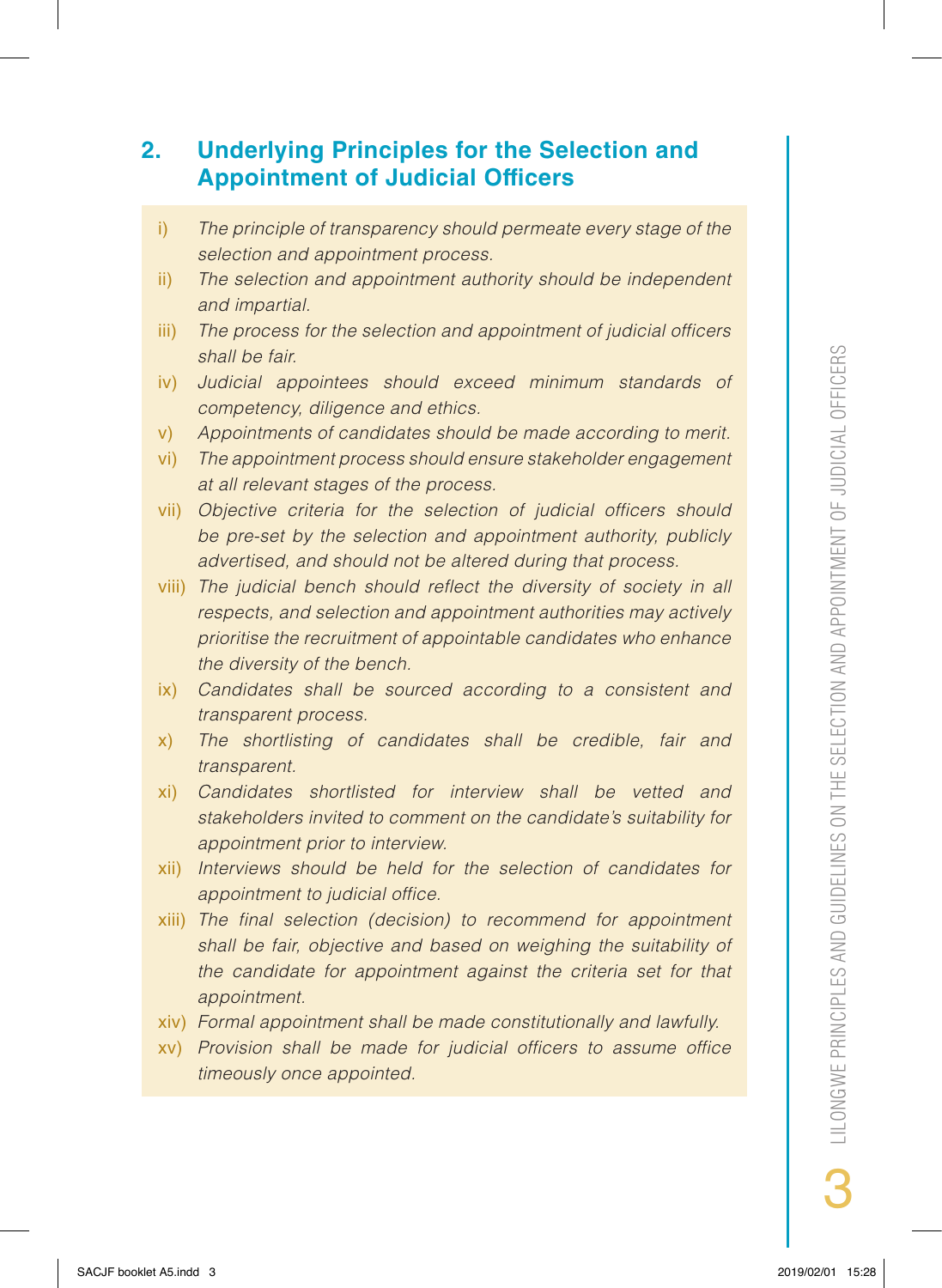# **3. Guidelines for the Selection and Appointment of Judicial Officers**

#### **3.1. Overall framework**

#### *3.1.1. Transparency*

| Principle (i): | The principle of transparency should permeate every    |
|----------------|--------------------------------------------------------|
|                | stage of the selection and appointment process.        |
| Guideline:     | Appropriate records of each stage of the process shall |
|                | be kept by the selection and appointment authority and |
|                | available to interested parties.                       |

Transparency is a principle which should be encouraged throughout the selection and appointment process to enhance the integrity of the process. As far as possible, processes which encourage record keeping and transparency should be favoured in the development of legislation, policy and practice.

Transparency as a principle should permeate all levels of the selection and appointment process:

- a) the public should be made aware of the persons and bodies involved in the various stages of the process;
- b) vacancies should be widely advertised with reasonable time provided for candidates to be nominated, recommended, or to apply. That procedure should pay due regard to achieving the substantive objects and purposes of the selection and appointment process, rather than heed to administrative and procedural technicalities;
- c) the criteria for the appointment, shortlisting, selection and decisionmaking process should be pre-determined and publicly available. They should not be amended during the selection process;
- d) subject to national laws, all records generated by the process should be documented and kept by the selection and appointment body, and be available to interested parties; and
- e) the nomination of persons, appointment and assumption of office by a judicial officer should be publicised in order to ensure the integrity of the process.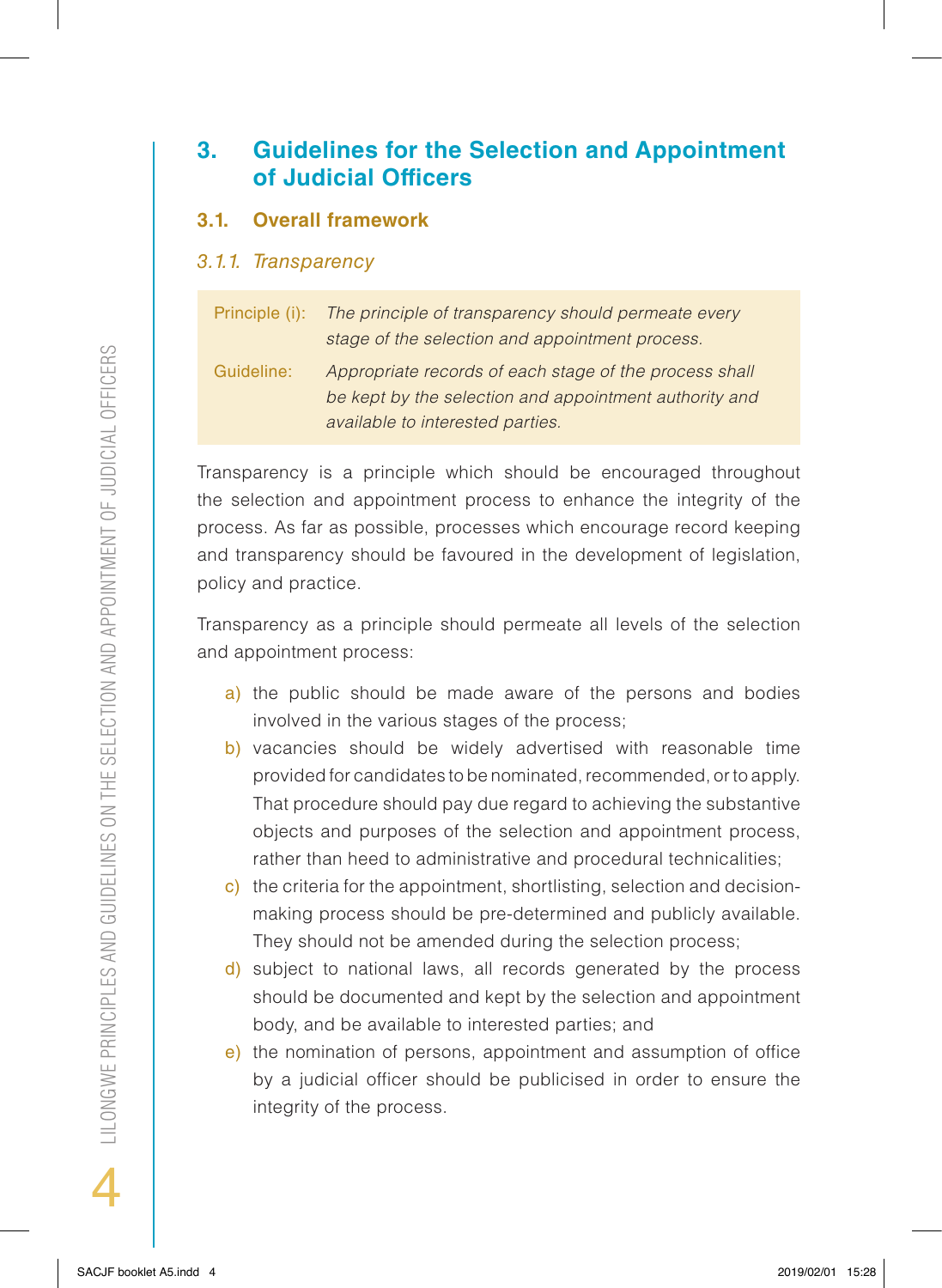# LILONGWE PRINCIPLES AND GUIDELINES ON THE SELECTION AND APPOINTMENT OF JUDICIAL OFFICERS **STATES AND GUIDELINES ON THE SELECTION AND APPOINTMENT OF JUDICIAL OFFICERS**

# *3.1.2. Independence of selection and appointment authority*

|            | Principle (ii): The selection and appointment authority should be |
|------------|-------------------------------------------------------------------|
|            | independent and impartial.                                        |
| Guideline: | The Chief Justice should represent the Judiciary on the           |
|            | selection and appointment authority.                              |

The selection and appointment authority should be independent and impartial, not subject to the direction or control of any person, ministry, body or organisation. The Chief Justice should be represented on that body and best practice is for broad involvement from a wide range of representatives. International best practice instruments recommend that a broad-based selection and appointment body, comprising around 33% judicial officers, as well as members of the legal profession, teachers of law, and lay persons.<sup>1</sup>

To secure the fairness of the administration of the process, there may be need to separate the administration of the selection and appointment authority from any factors which may affect the integrity of the process. Best practice may be to ensure that the administration should be in separate offices or premises from other structures within the judiciary, or any other organ of state.

## *3.1.3. Fairness*

Principle (iii): *The process for the selection and appointment of Judicial Officers shall be fair.* 

There should be fairness at all levels of the selection and appointment process including measures designed to guard against abuse of discretion, arbitrary interference, and unconscious bias. There should be substantively equal treatment of similarly placed candidates.

<sup>1</sup> See for example Commonwealth Lawyers' Association, Commonwealth Legal Education Association and Commonwealth Magistrates' and Judges' Association – *Judicial Appointments Commissions: A Model Clause for Constitutions*, article 2.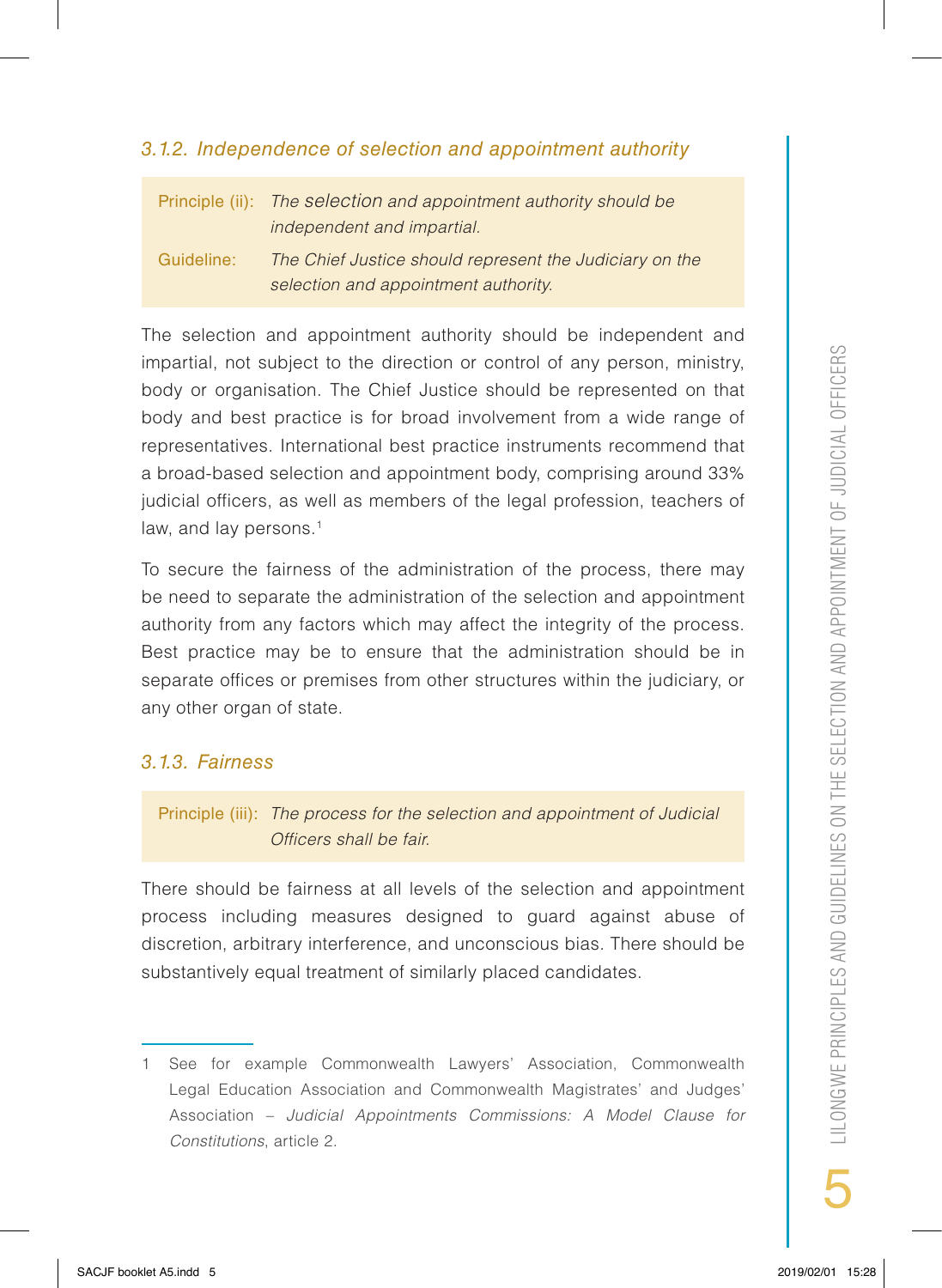#### *3.1.4. Appointment on merit*

- Principle (iv): *Judicial appointees should exceed minimum standards of competency, diligence and ethics.*
- Principle (v): *Appointments of candidates should be made according to merit.*

Appointments should primarily be made according to merit. There is an overarching need to ensure that judicial appointees exceed the minimum standards of competency, diligence and ethics through rigorous interviewing and vetting processes in order to ensure effective and just decision-making, and the integrity of the judiciary. Meritorious appointments increase public confidence in the judiciary.

Seniority on the bench may be a relevant criterion for the purpose of continuity and judicial promotion, but should not equate to automatic promotion.

A candidate's professional performance may be a key component of assessment of eligibility for appointment or promotion.

#### *3.1.5. Stakeholder engagement*

Principle (vi): *The appointment process should ensure stakeholder engagement at all relevant stages of the process.*

In order to ensure the legitimacy and accountability of the process, meaningful engagement and participation from all relevant stakeholders should be sought at all applicable stages of the process.

#### **3.2. Criteria**

Principle (vii): *Objective criteria for the selection of judicial officers should be pre-set by the selection and appointment authority, publicly advertised, and should not be altered during that selection process.*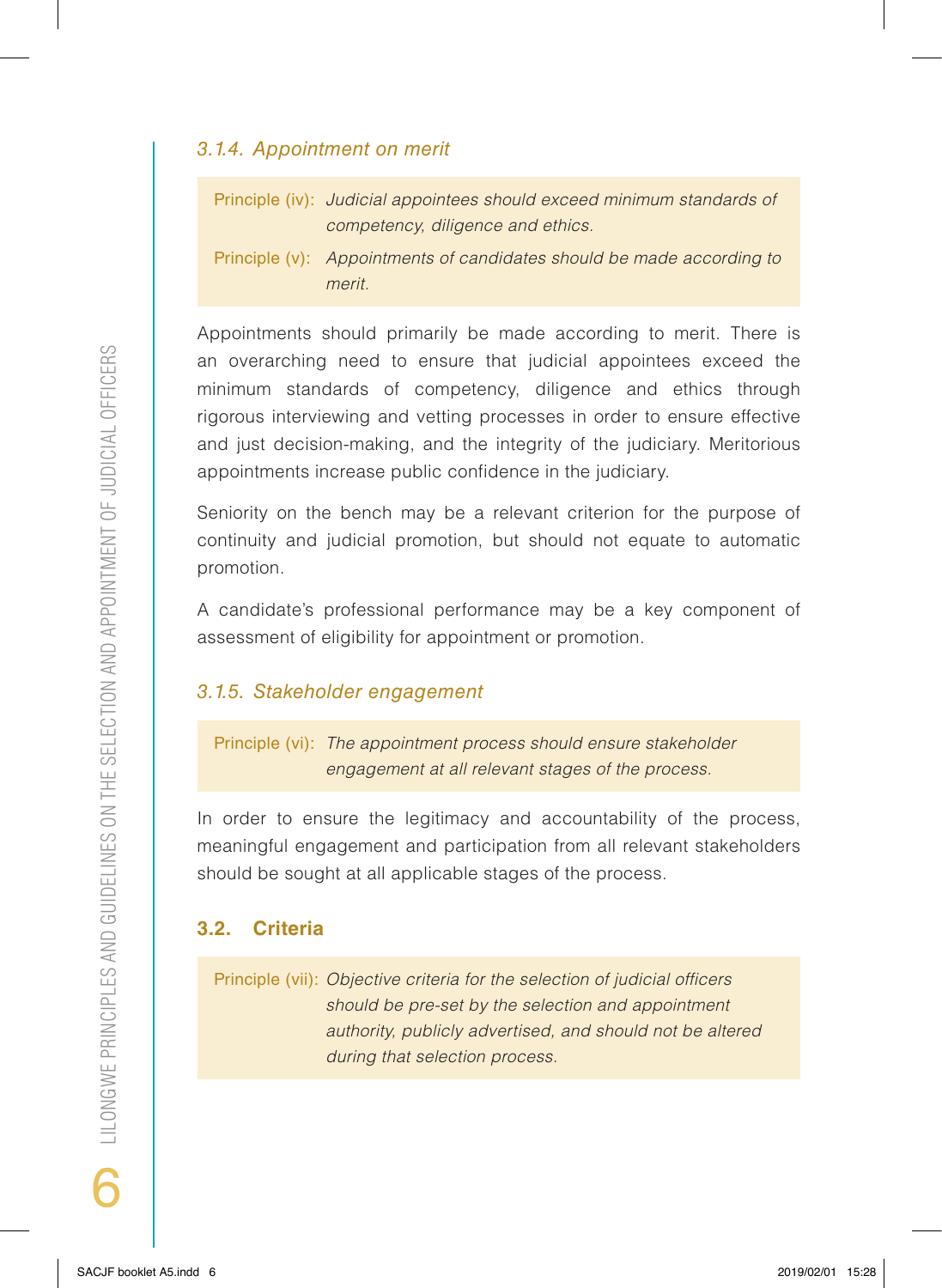| Guideline: | In order to be appointable, judicial officers should, at a<br>minimum:                                                                                                    |  |
|------------|---------------------------------------------------------------------------------------------------------------------------------------------------------------------------|--|
|            | (a) hold a recognised law degree;<br>(b) hold an appropriate level of post-qualification                                                                                  |  |
|            | experience;                                                                                                                                                               |  |
|            | (c) be a fit and proper person;                                                                                                                                           |  |
|            | (d) be competent to perform the functions of a judicial<br>officer:                                                                                                       |  |
|            | (e) possess good written and communication skills;                                                                                                                        |  |
|            | $(f)$ be able to diligently render a reasoned decision;                                                                                                                   |  |
|            | $(q)$ not have any criminal convictions, other than for minor<br>offences:                                                                                                |  |
|            | (h) not have any ongoing political affiliation after<br>appointment.                                                                                                      |  |
|            | Principle (viii): The judicial bench should reflect the diversity of society                                                                                              |  |
|            | in all respects and selection and appointment authorities<br>may actively prioritise the recruitment of appointable<br>candidates who enhance the diversity of the bench. |  |
|            |                                                                                                                                                                           |  |

The principles of fairness and transparency are reinforced by the publication of criteria for the selection of judicial officers. These criteria should be pre-set by the selection and appointment authority, advertised at the opening of the recruitment process, and should not be altered during the process, in line with the rule of law. Established criteria act as a guide to candidates and provide objective standards to bind the actions of the selection and appointment authority.

#### *3.2.1. Minimum requirements*

Criteria should cover the minimum requirements candidates are expected to meet, and should include:

- a) academic qualifications, including, at minimum, a recognised law degree;
- b) a specified minimum level of post-qualification experience;
- c) ethical (fit and proper) standards;
- d) competence to perform the functions of a judicial officer including the appropriate personal skills, adequate cultural and legal knowledge, and analytical capabilities;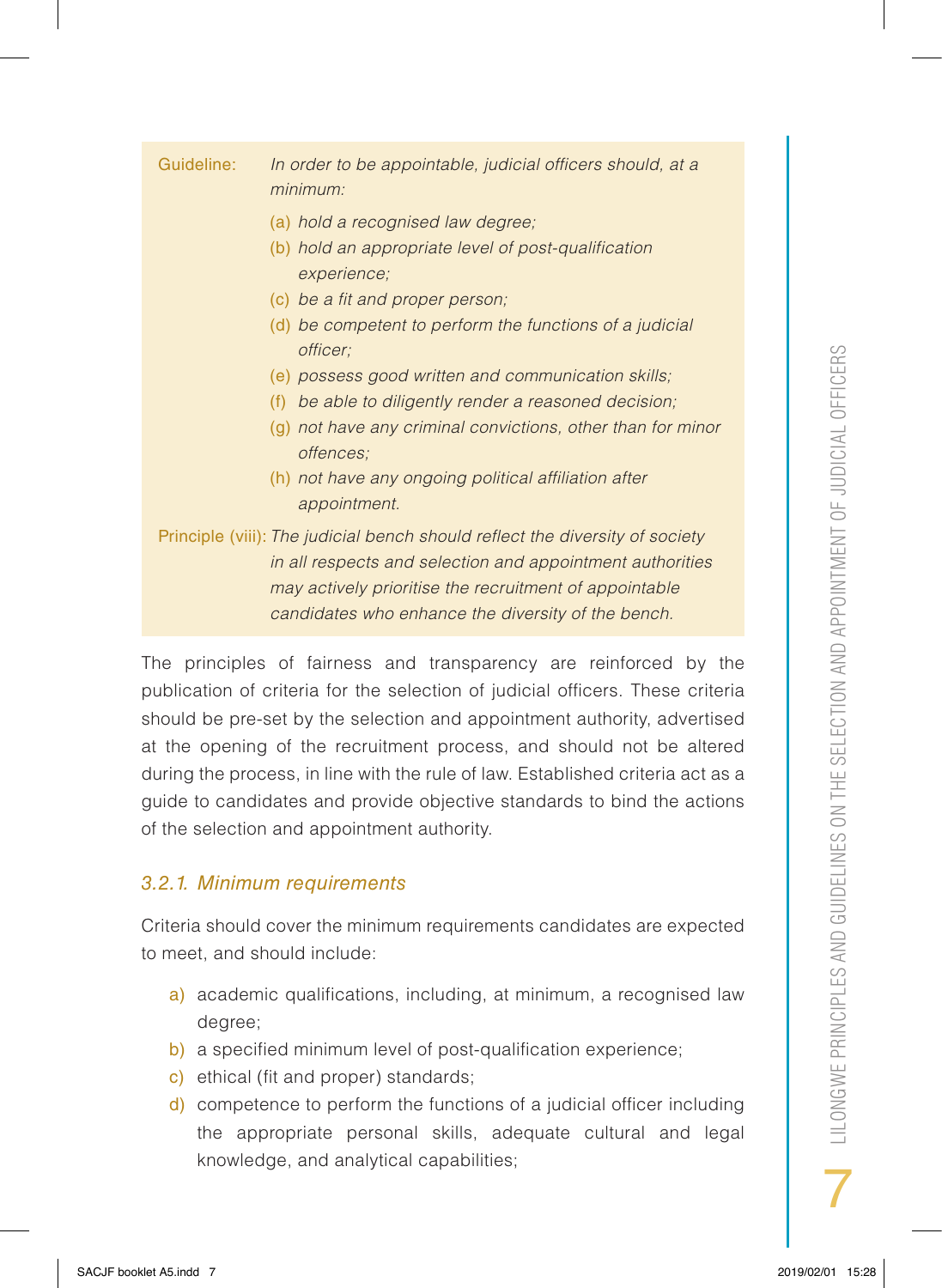- e) good written and communication skills, and
- f) an ability to make reasoned decisions, and to do so diligently.

## *3.2.2. Fit and Proper standards*

Candidates shall be fit and proper persons to hold judicial office. The fit and proper requirement shall take into account the ability to uphold the provisions of the applicable Constitution and Judicial Code of Ethics. It is guided by the requirements in the Bangalore Principles of Judicial Conduct.

Immediately following appointment, candidates shall divest themselves of all interests which may affect their ability to carry out their judicial duties. At a minimum, appointees shall not hold political office or have any active political affiliations or membership.

Subject to domestic laws, candidates should not have any previous criminal convictions besides minor offences.

#### *3.2.3. Diversity*

In appointing candidates, the selection and appointment authority should ensure that the judicial bench reflects society in all respects, and may actively prioritise the recruitment of appointable candidates who enhance the diversity of the bench.

Appropriate grounds include:

- a) diversity of academic, personal, social, and professional background;
- b) gender;
- c) race;
- d) culture;
- e) ethnicity;
- f) disability;
- g) geographical and regional representation;
- h) religion;
- i) language; and
- j) people who have worked with those groups and are thereby aware of specific issues or challenges experienced by the groups.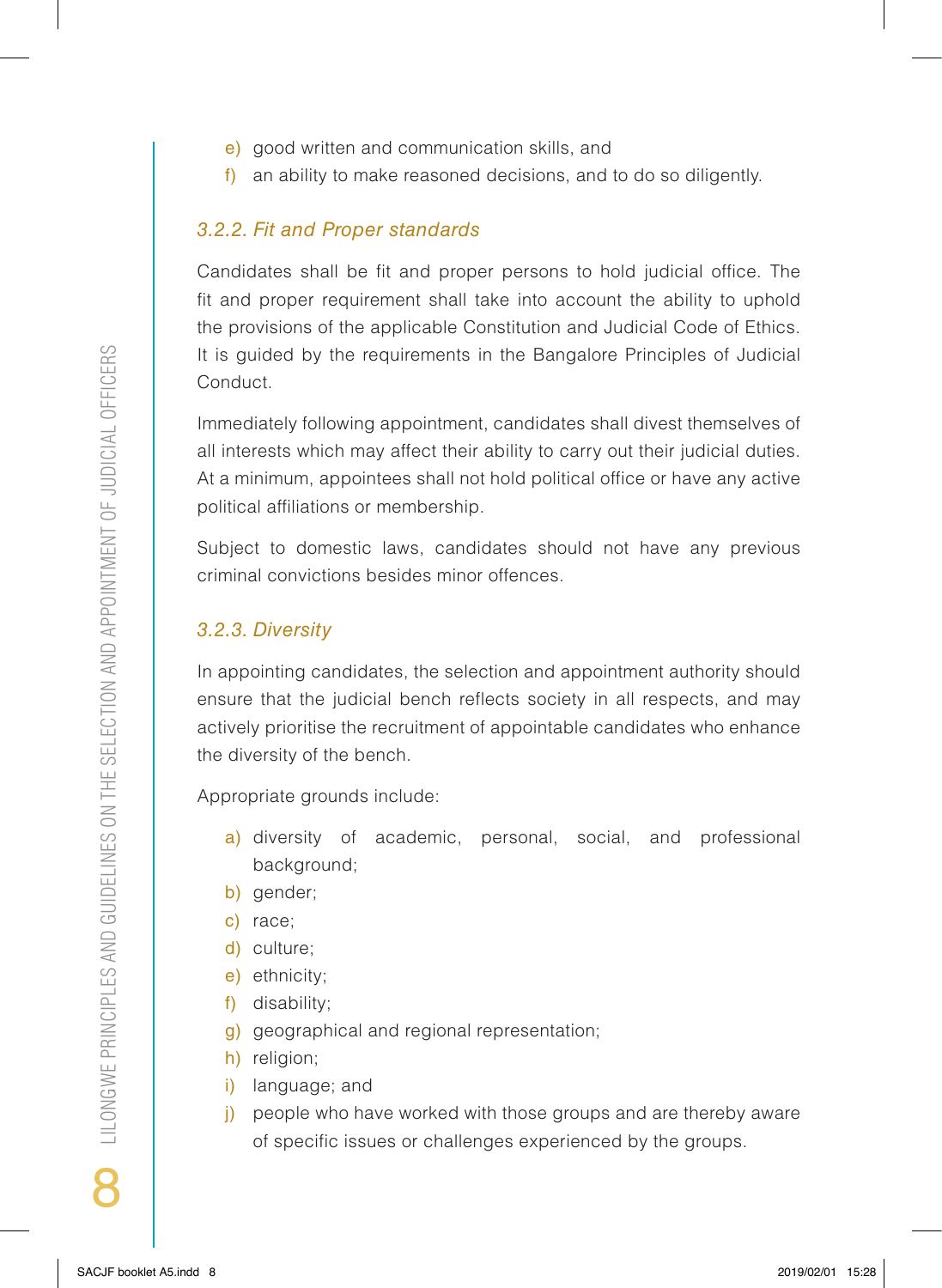Diversity of age groups on the bench may be considered in order to ensure continuity and progressive retirement.

#### **3.3. Sourcing of candidates**

- Principle (ix): *Candidates shall be sourced according to a consistent and transparent process.*
- Guideline (1): *Candidates for appointment may be sourced through applications, nominations, proposals, direct searches or invitation to express interest and apply.*
- Guideline (2): *Regardless of how candidates are sourced, no distinction may be drawn between candidates in the selection and appointment process once their names are sourced.*

The selection and appointment authority may choose to source candidates through calls for application or nomination, or through directly inviting certain applicants or classes of applicants to apply. This may be done, for example, to specifically address diversity gaps.

This should be through a standardised, transparent process. Where nominations are accepted, a standardised process should protect against interference with the independence of the candidates. However the candidates are sourced, they should be subjected to the same process and complete the same documentation.

The required documentation should include a curriculum vitae, and contain sufficient detail on the following:

- a) health status;
- b) publications;
- c) employment history;
- d) business interests;
- e) previous political involvement including membership of political parties;
- f) potential conflicts of interest; and
- g) disclosure of anything which if discovered after appointment may cause the judiciary embarrassment or bring the judiciary into disrepute.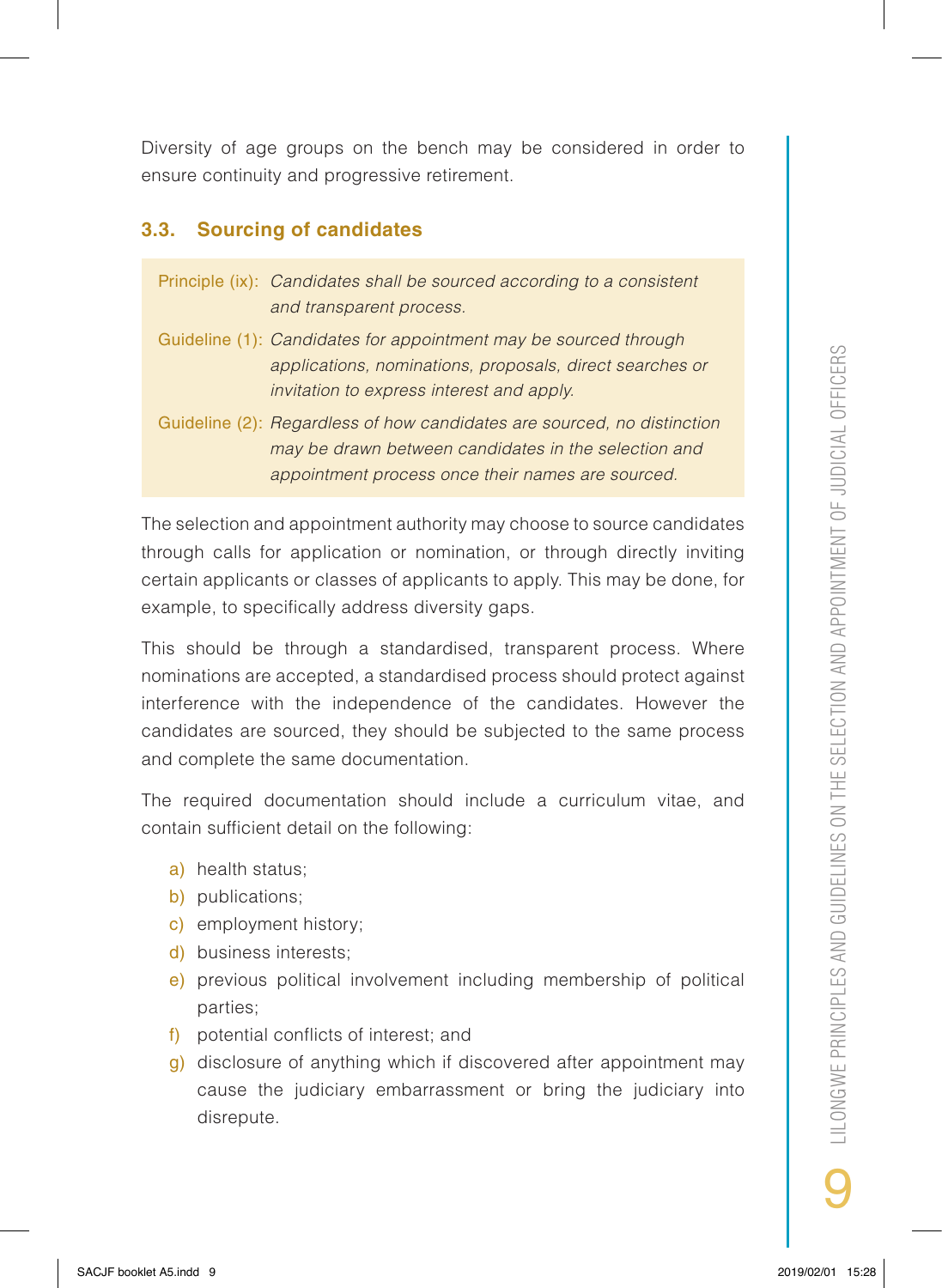Records of all candidates shall be kept by the selection and appointment authority and made available.

#### **3.4. Shortlisting**

- Principle (x): *The shortlisting of candidates shall be credible, fair, and transparent.*
- Guideline (1): *Objective criteria should be developed to guide the process for the shortlisting of appointable candidates.*
- Guideline (2): *These criteria should be agreed and publicised before the shortlisting process.*
- Guideline (3): *The body responsible for shortlisting should be made known to stakeholders and the candidates.*

The selection and appointment authority shall develop guidelines to enable it to create a shortlist of appointable candidates who meet the minimum criteria for the available positions.

Shortlisting criteria, including how and by whom the shortlisting is done, shall be known prior to the sourcing of candidates.

The selection and appointment authority should ensure that a sufficient number of applicants are shortlisted to ensure a meaningful appointment process.

The selection and appointment authority may decide to make the names on the shortlist public.

#### **3.5. Vetting and stakeholder engagement**

Principle (xi): *Candidates shortlisted for interview shall be vetted and stakeholders invited to comment on the candidate's suitability for appointment prior to interview.*

Post-shortlisting, prior to interviewing, candidates shall be vetted and stakeholder comments shall be actively encouraged. Where the selection and appointment authority does not undertake the vetting process it shall not abdicate its function, but shall have the final say on the weight to be attached to findings about the suitability of candidates.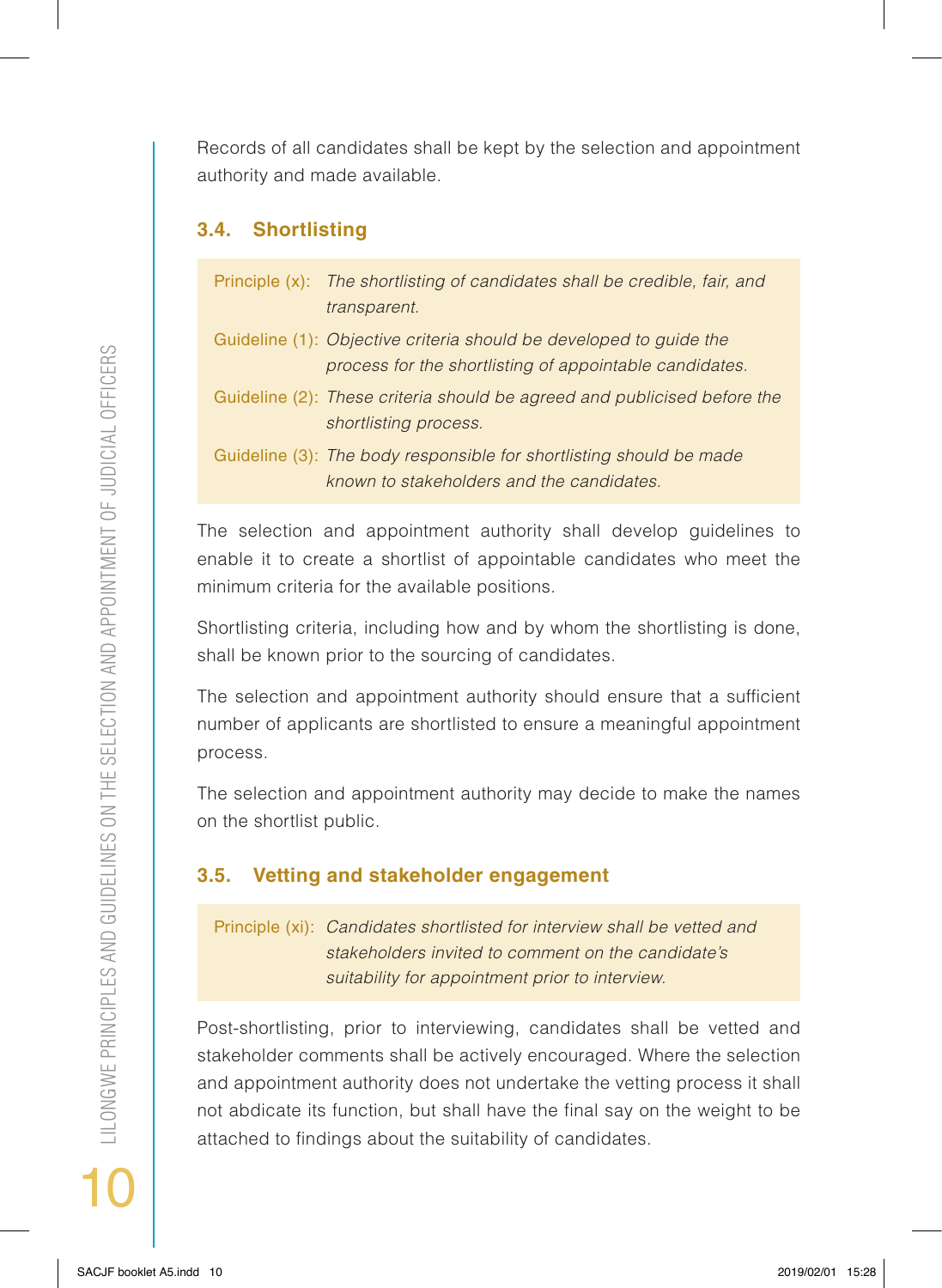Financial interests, criminal records, wealth declarations and reference checks shall be carried out to ensure veracity of disclosure.

Vetting procedures shall be objective, factual and fair.

Stakeholder comment shall be encouraged as best practice. Comments shall be solicited from core groups, including the bar, academia, the judiciary and civil society. The shortlisted names should be made available to the general public.

Anonymous comments on candidates' suitability may be entertained where the comments have some foundation taking into account the gravity of the complaint, the credibility of the source, and the reasons for confidentiality.

Candidates shall be made aware of adverse comments arising out of the vetting process and stakeholder comment. Candidates may be given the opportunity to respond appropriately at, or prior to, the interview stage.

#### **3.6. Interviews and selection**

- Principle (xii): *Interviews should be held for the selection of candidates for appointment to Judicial Office.*
- Guideline (1): *Interview processes should be equal, fair, rigorous, respectful and permit candidates the opportunity to choose to respond to adverse comments made against the candidate.*

Guideline (2): *Records of interviews shall be made, kept, and available.*

Best practice is that interviews are held for the selection of candidates.

The interview process should ensure substantive equality in the treatment of candidates.

The interview may be supplemented by a written assessment.

Questions which may be put to candidates should be agreed in advance by the members of the selection and appointment authority, taking into account the need for flexibility in assessing persons from different backgrounds. Substantively similar questions shall be put to each candidate. Questions should be relevant to measuring the competencies and attributes of the candidate against the criteria for the appointment.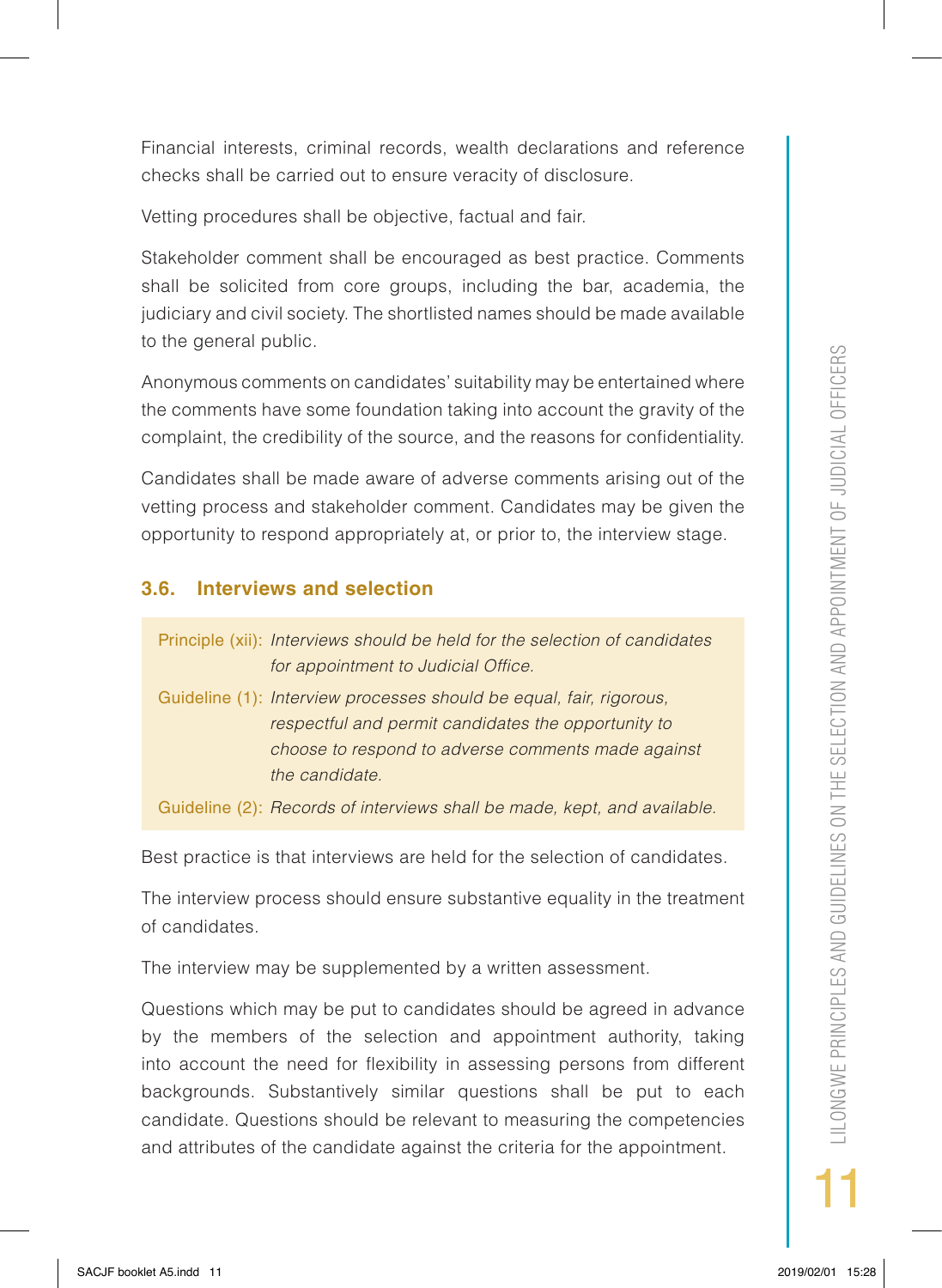The tone of the interview should be non-confrontational and ensure that candidates are treated with dignity and respect. However, the selection and appointment authority may engage in robust but respectful questioning in appropriate cases. Interview questions should not seek to serve alternative agendas or take candidates by surprise.

Candidates should have the opwportunity to respond adequately to adverse comments during the interview. The selection and appointment authority should enable candidates to elect to answer certain personal questions in private or in public. Candidates should also be able to withdraw from the process.

Records of the interview process shall be maintained by the selection and appointment authority, and made available.

#### **3.7. Decision making**

Principle (xiii): *The final selection (decision) to recommend for appointment shall be fair, objective, and based on weighing the suitability of the candidate for appointment against the criteria set for that appointment.*

After interviews, the decision-making process shall be fair, objective, and based on a weighing of the pre-set criteria.

Emerging best practice is for the development of a ranking and scoring process for assessing candidates. The selection and appointment authority is encouraged to meet before the interview process to decide mathematical weightings of the various criteria according to the needs of the position for appointment, and the needs of the judiciary as a whole. This creates substantive reasons for their recommendations.

Members of the selection and appointment authority should attempt to reach consensus, and may resolve deadlock by vote as a final resort.

Records of the decision-making process shall be kept by the selection and appointment authority.

Subject to constitutional and national legislation, the selection and appointing authority may choose to make its recommendations public for transparency purposes.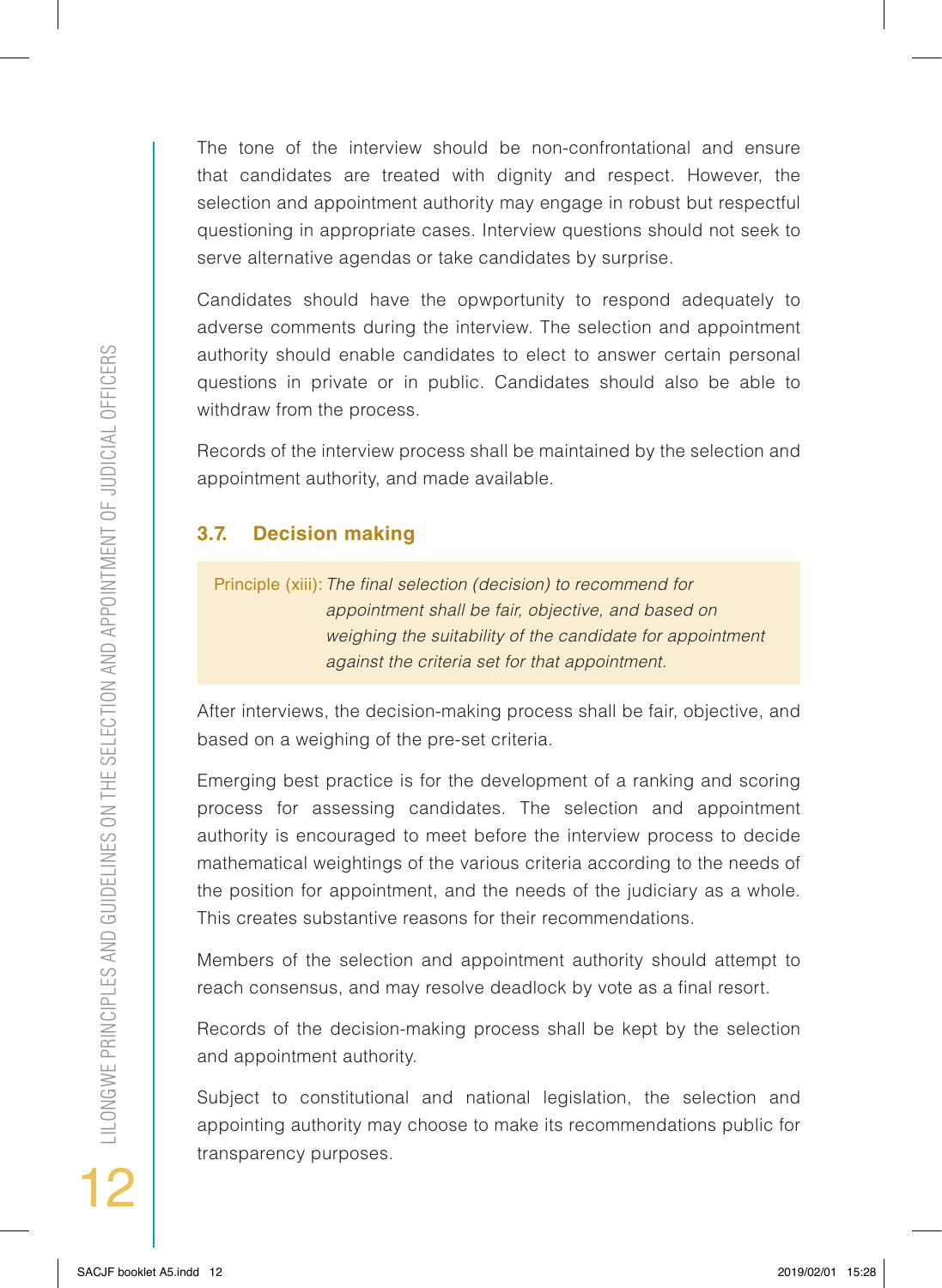# **3.8. Appointment**

Principle (xiv):*Formal appointment shall be made constitutionally and lawfully.*

The appointment of judicial officers is made according to constitutional and national legislative provisions. Best practice is that this is made timeously.

#### **3.9. Post appointment**

| Principle (xv): Provision shall be made for judicial officers to assume<br>office timeously once appointed.                                                  |
|--------------------------------------------------------------------------------------------------------------------------------------------------------------|
| Guideline (1): Appointed candidates shall assume office timeously,<br>preferably within six months of appointment.                                           |
| Guideline (2): Appointees shall have adequate time to complete cases,<br>close legal practices, and divest themselves of potential<br>conflicts of interest. |
| Guideline (3): Arrangements shall be made for appropriate induction<br>to the appointment position and ongoing skill and legal<br>development.               |

Following appointment, the appointing authority and the judiciary should coordinate to ensure that the appointee assumes office within a reasonable time, allowing a maximum period of six months for the appointee to wrap up their practice, or finish judgments and to take appropriate steps to resign from conflicting interests.

Furthermore, the judiciary is responsible for ensuring that appointees are appropriately inducted. A compulsory period of training immediately post appointment is best practice, and requirements for ongoing legal and skills development should be encouraged.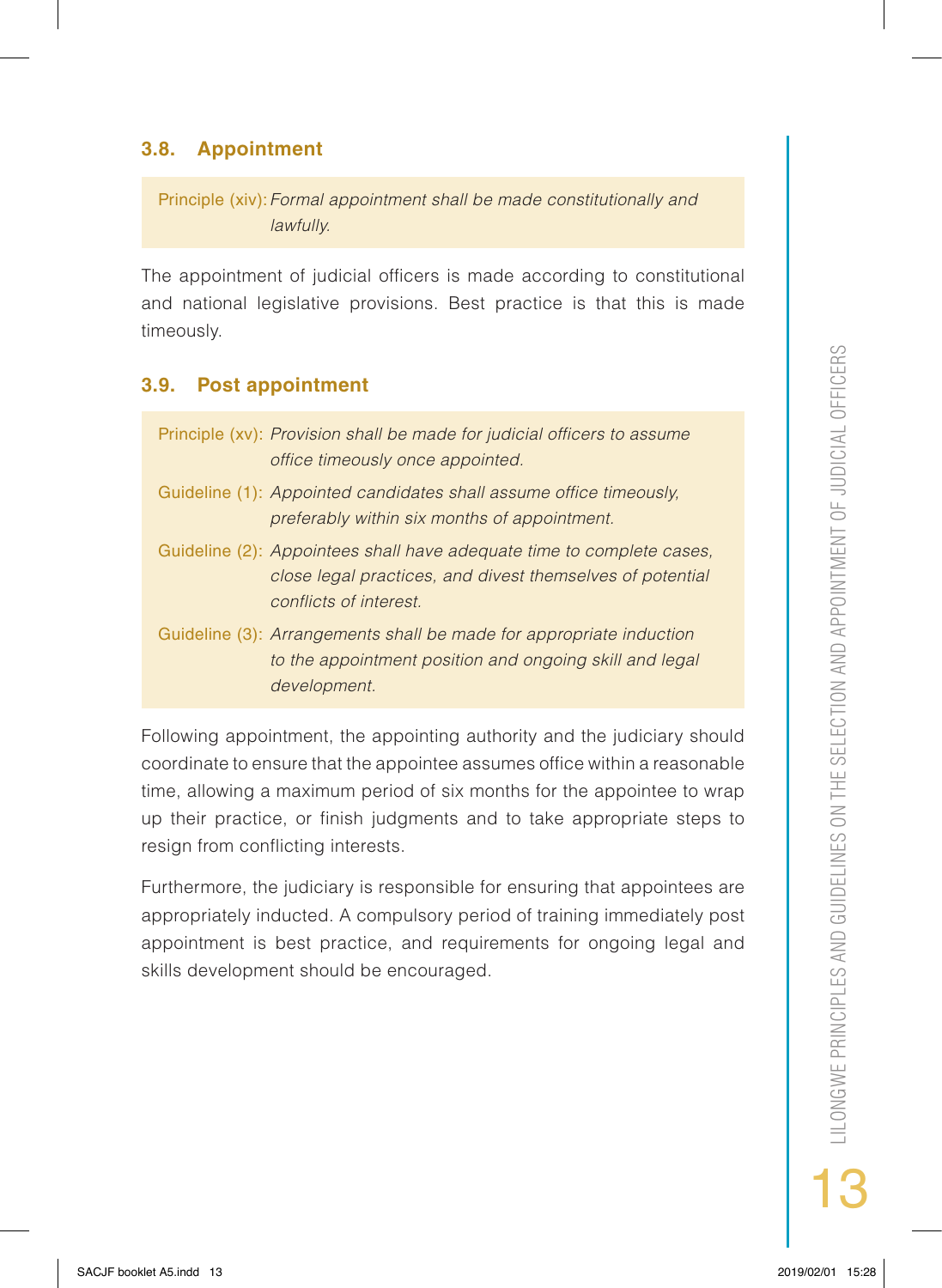# **3.10. Applicability**

Guideline (1): *The principles underlying these guidelines should be followed in the appointment of all judicial officers*

Guideline (2): *These guidelines should be applied as far as possible in the appointment of all judicial officers*

As far as practicable these principles and guidelines for appointment should be applied to all judicial appointments, including short-term acting and contractual appointments, subject to variations in the constitutional and legislative frameworks governing such appointments. It is acknowledged that in some jurisdictions the appointment of judges on contract remains an important supplement to the bench, and measures should be taken to ensure that such candidates are appointed through the same process as permanent appointees.

Where abridged appointment processes take place for the appointment of acting judges, the same principles of merit, fairness, transparency and rationality of the appointment shall apply.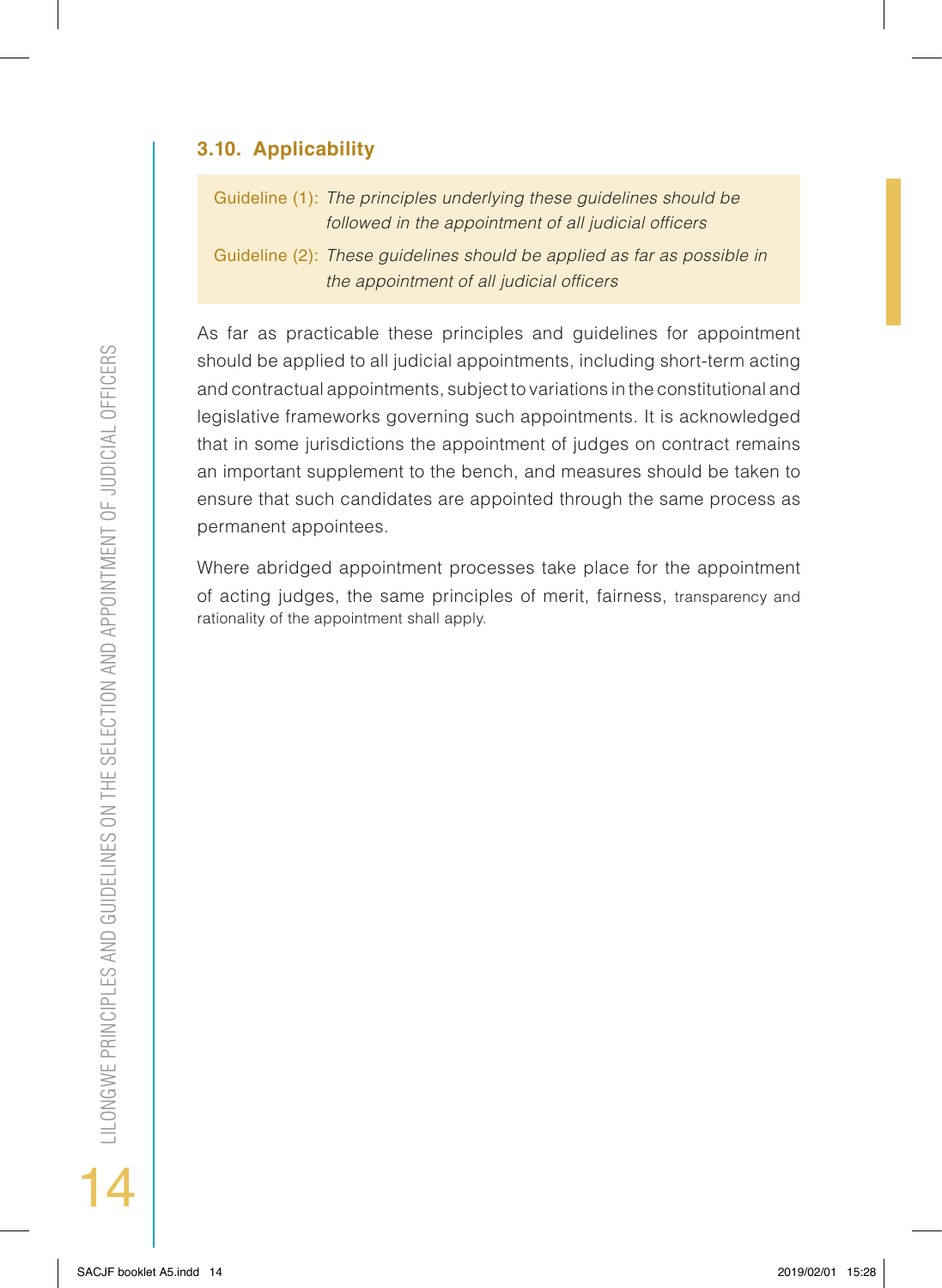# **SOUTHERN AFRICAN CHIEF JUSTICES' FORUM**

*Background note on the Principles and Guidelines on the Selection and Appointment of Judicial Officers adopted at the Southern African Chief Justices' Forum Conference and Annual General Meeting, Lilongwe, 30 October 2018*

At its 2015 Annual Conference, the Southern African Chief Justices' Forum (SACJF) adopted a resolution to:

Establish an ad hoc team of Judicial Service Commissions from the region to work towards developing regional principles and guidelines on selection and appointment of judges in Africa to be presented to the SACJF for discussion and adoption at its 2017 Annual Conference.

The Democratic Governance and Rights Unit (DGRU) of the University of Cape Town (UCT), which participated at the 2015 Annual Conference, undertook to conduct research into the selection and appointment processes followed by countries in the SACJF grouping.

The ad hoc team contemplated by the 2015 resolution was established. This working group was chaired by Justice Makarau of the Supreme Court of Zimbabwe, and includes Chief Justice Twomey of the Seychelles, and retired Chief Justice Othman of Tanzania. The working group met in Johannesburg in April 2018 to develop an initial draft of the guidelines. This document was circulated among members of the group for further comment and input.<sup>2</sup>

<sup>2</sup> The working group was assisted in this task by Chris Oxtoby of the DGRU. The working group wishes to acknowledge the assistance of Mr Musa Kika, PhD student at the University of Cape Town, for his work on the fieldwork research; and Ms Joelle Barnes, Executive Legal Assistant to Chief Justice Twomey, for her extensive work on the drafting of the guidelines.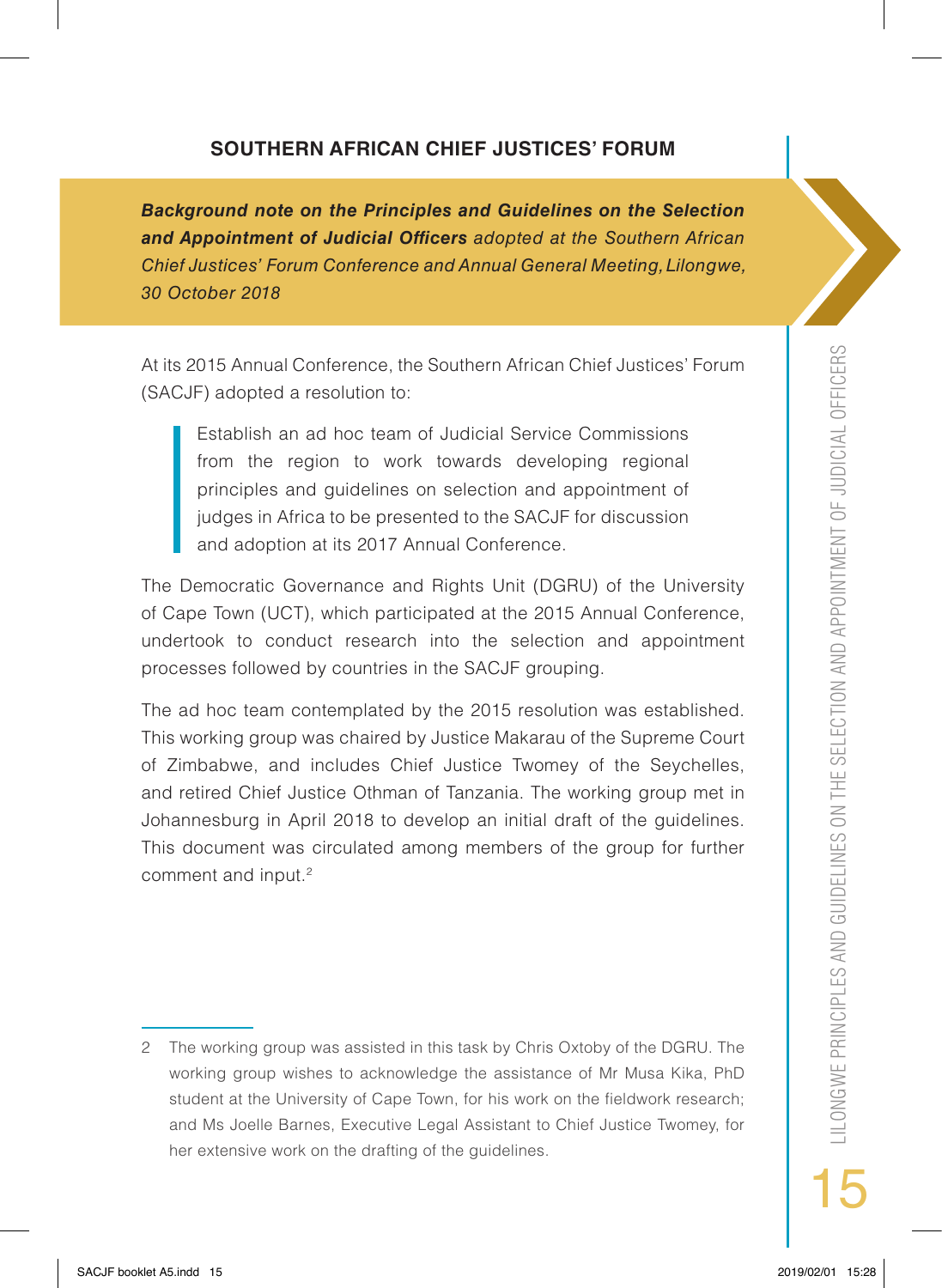The principles and guidelines are based on the DGRU research. The working group has also taken into account international and regional declarations and instruments relating to judicial appointments.3

The research began with desktop research to provide a scoping study of the systems of judicial appointment in the target countries. Based on this initial research, a set of in-depth questions were developed, to be administered to subjects in the second phase of the project. Ethics approval was obtained from the Ethics Committee of the UCT Law Faculty. DGRU researchers then conducted interviews with subjects in Botswana, Kenya, Malawi, Namibia, Seychelles, Tanzania, Uganda and Zimbabwe. The subjects interviewed for each jurisdiction were: a member of the JSC; a member of the organised legal profession, particularly someone who had been engaged with the selection and appointment process; a judge who had recently been appointed, i.e. had recently been through the selection and appointment process; and a member of a civil society organisation who had been engaged with the selection and appointment process. These subjects were selected to provide a broad a range of perspectives. In some instances, researchers were put in touch with more than one subject for a particular category. These additional subjects were also interviewed.

- 3 The instruments that were taken into account are:
	- Commonwealth Lawyers' Association, Commonwealth Legal Education Association and Commonwealth Magistrates' and Judges' Association – *Judicial Appointments Commissions: A Model Clause for Constitutions*, May 2013;
	- OSCE and Max Planck Minerva Research Group *Kyiv Recommendations on Judicial Independence in Eastern Europe, South Caucasus and Central Asia*, June 2010;
	- European Network of Councils for the Judiciary *Dublin Declaration on Standards for the Recruitment and Appointment of Members of the Judiciary*, May 2012;
	- *Commonwealth (Latimer House) Principles on the Three Branches of Government*, 2003;
	- *Venice Commission Report on Judicial Appointments*, 2007; and
	- Cape Town Principles on the Role of Independent Commissions in the Selection and Appointment of Judges in the Commonwealth, 2015.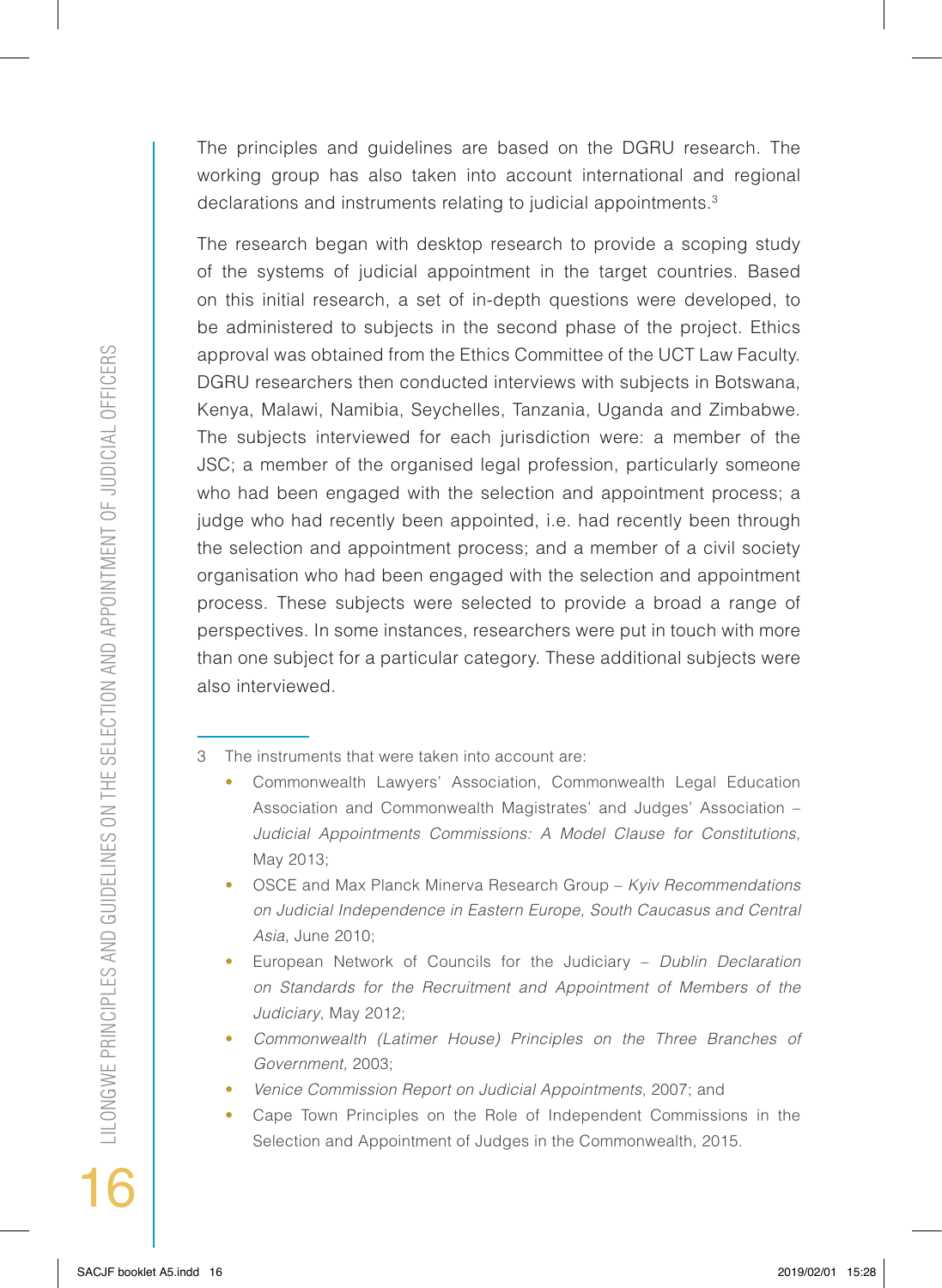The completed research formed the basis for several stakeholder engagements:

- A panel discussion at the 2016 SADC Lawyers' Association Annual General Meeting in Cape Town;
- A presentation and discussion at the DGRU's 2016 SADC Judges' Forum in Malawi;
- A presentation at a session of the SACJF's 2016 Annual General Meeting in Windhoek;
- A presentation at the SACJF Annual General Meeting in Swakopmund, co-hosted by the UNODC; and
- A panel discussion at the launch of the UNODC's Global Judicial Integrity Network in Vienna in April 2018.

Feedback from these engagements has been incorporated into the further development of the principles and guidelines.

The principles and guidelines have been drawn with the understanding that:

- Judicial appointments are a contentious issue in many jurisdictions across the world.
- No two countries use exactly the same judicial selection and appointment process.
- Given the varied political, economic and social backgrounds of member states it is not an easy task to attempt to prescribe uniform appointment guidelines for the various jurisdictions in the SACJF grouping.

The working group further notes that the jurisdictions making up the SACJF have varying constitutional and legislative provisions governing the selection and appointment of judicial officers. The various jurisdictions have differing bodies involved in the selection and appointment of judicial officers, and the working group is aware of the complexities arising from the terminology used in the different jurisdictions.

The DGRU's work on this project took place in partnership with the International Commission of Jurists, and with the support of the Hanns Seidel Foundation and the Ford Foundation.